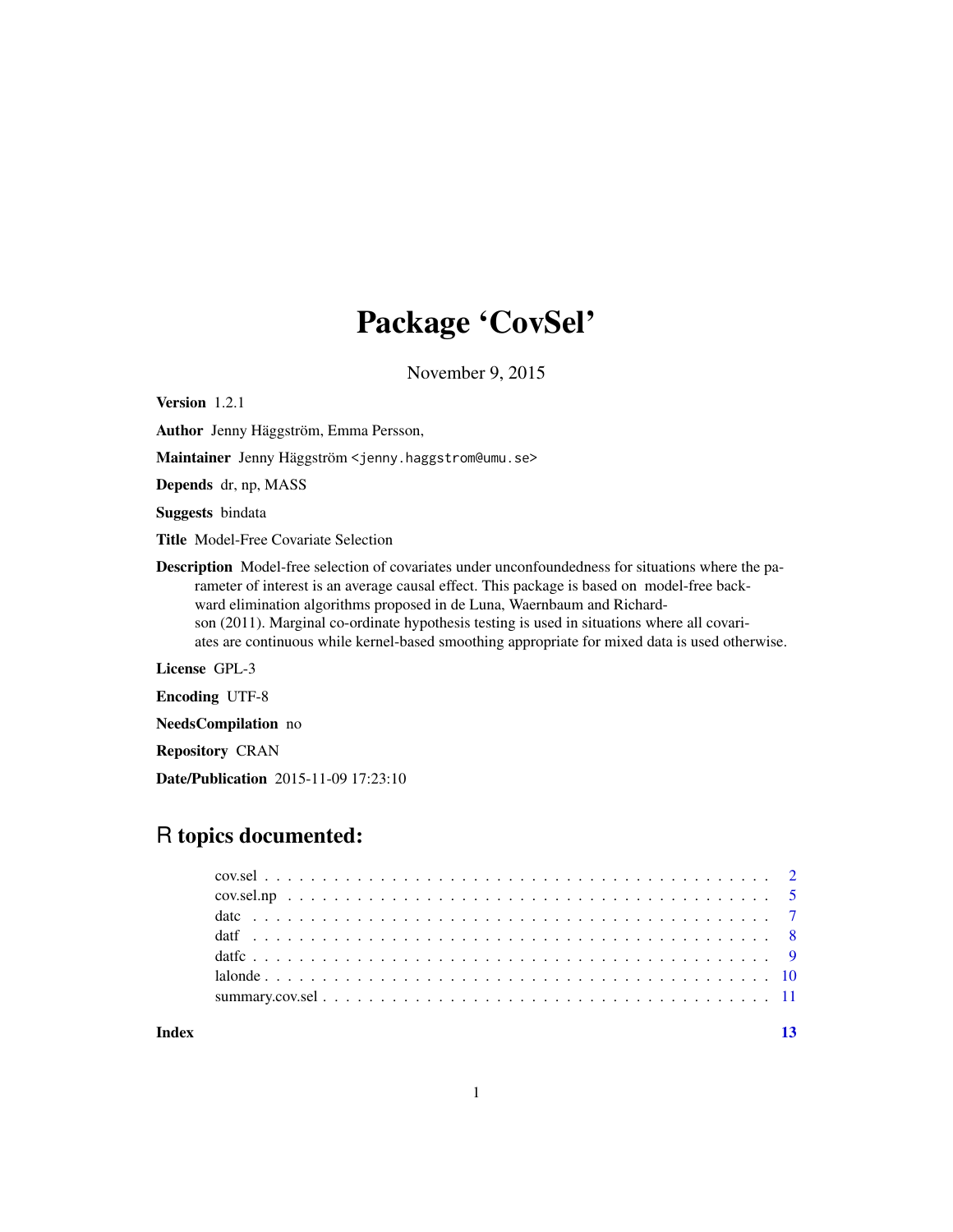# <span id="page-1-0"></span>Description

Dimension reduction of the covariate vector under unconfoundedness using model-free backward elimination algorithms, based on either marginal co-ordinate hypothesis testing, (MCH), (continuous covariates only) or kernel-based smoothing, (KS).

### Usage

```
cov.sel(T, Y, X, type=c("dr", "np"), alg = 3,scope = NULL, alpha = 0.1,
thru=0.5,thro=0.25,thrc=100,...)
```
# Arguments

| T     | A vector, containing 0 and 1, indicating the binary treatment variable.                                                                                                                                                                                                                                                                                                                                                      |
|-------|------------------------------------------------------------------------------------------------------------------------------------------------------------------------------------------------------------------------------------------------------------------------------------------------------------------------------------------------------------------------------------------------------------------------------|
| Y     | A vector of observed outcomes.                                                                                                                                                                                                                                                                                                                                                                                               |
| χ     | A matrix or data frame containing columns of covariates. The covariates may be<br>a mix of continuous, unordered discrete (to be specified in the data frame using<br>factor), and ordered discrete (to be specified in the data frame using ordered).                                                                                                                                                                       |
| type  | The type of method used. "dr" for MCH and "np" for KS. MCH is suitable<br>in situations with only continuous covariates while KS can be used if discrete<br>covariates are present.                                                                                                                                                                                                                                          |
| alg   | Specifying which algorithm to be use. 1 indicates Algorithm A, 2 indicates<br>Algorithm B and 3 runs them both. See Details. $alg = 3$ is default.                                                                                                                                                                                                                                                                           |
| scope | A character string giving the name of one (or several) covariate(s) that must not<br>be removed.                                                                                                                                                                                                                                                                                                                             |
| alpha | Stopping criterion for MCH: will stop removing covariates when the p-value for<br>the next covariate to be removed is less then alpha. The default is alpha = $0.1$ .                                                                                                                                                                                                                                                        |
| thru  | Bandwidth threshold used for unordered discrete covariates if type="np". Val-<br>ues in $[0, 1]$ are valid. thru=0 removes all unordered discrete covariates and<br>thru=1 removes none of them. Default is thru=0.5. See Details.                                                                                                                                                                                           |
| thro  | Bandwidth threshold used for ordered discrete covariates if type="np". Values<br>in $[0, 1]$ are valid. thro=0 removes all unordered discrete covariates and thro=1<br>removes none of them. Default is thro=0.25. See Details.                                                                                                                                                                                              |
| thrc  | Bandwidth threshold used for continuous covariates if type="np". Non-negative<br>values are valid. Default is thr=100. See Details.                                                                                                                                                                                                                                                                                          |
| .     | Additional arguments passed on to dr, dr. step or npregbw. If type="dr",<br>method, can be set to "sir" or "save", the first being default, trace=0 su-<br>presses the output generated by dr.step. If type="np", regtype can be set<br>to "1c" or "11", the first being default and bwtype can be set to "fixed",<br>"generalized_nn" or "adaptive_nn", defaults to "fixed". See dr and npregbw<br>for usage of na. action. |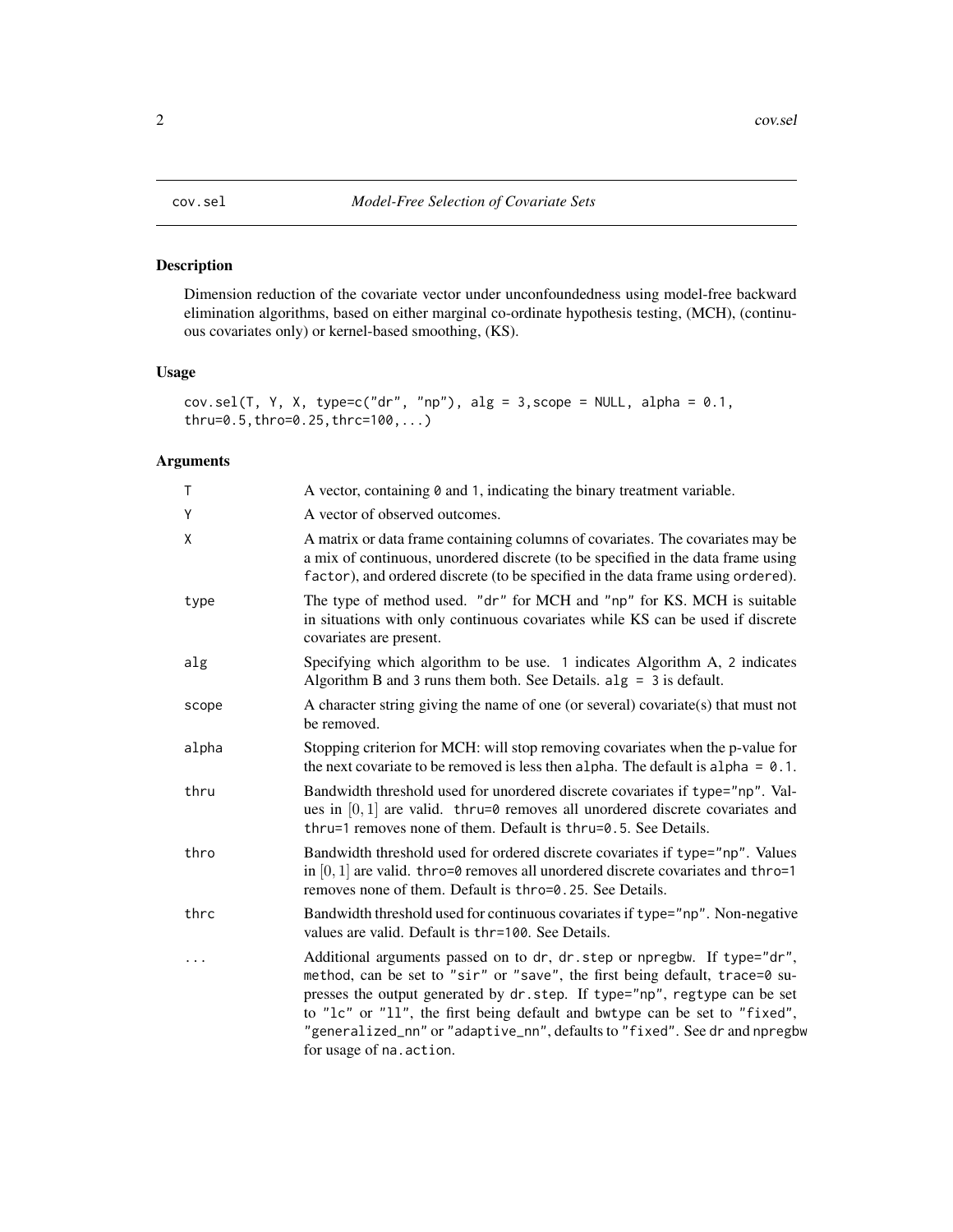#### cov.sel 3

#### Details

Performs model-free selection of covariates for situations where the parameter of interest is an average causal effect. This function is based on the framework of sufficient dimension reduction, that under unconfoundedness, reduces dimension of the covariate vector. A two-step procedure searching for a sufficient subset of the covariate vector is implemented in the form of algorithms. This function uses MCH (if type="dr") or KS (if type="np") in the form of two backward elimination algorithms, Algorithm A and Algorithm B proposed by de Luna, Waernbaum and Richardson (2011).

Algorithm A (alg = 1): First the covariates conditionally independent of the treatment,  $\bar{T}$ , given the rest of the variables (X.T) are removed. Then the covariates conditionally independent of the potential outcomes (in each of the treatment groups) given the rest of the covariates are removed. This yields two subsets of covariates; Q.1 and Q.0 for the treatment and control group respectively.

Algorithm B ( $alg = 2$ ): First the covariates conditionally independent of the potential outcome (in each of the treatment groups), given the rest of the covariates  $(X, 0, 0, 1)$  are removed. Then the covariates conditionally independent of the treatment, T, given the rest of the covariates are removed. This yields two subsets of covariates; Z.1 and Z.0 for the treatment and control group respectively.

alg=3 runs both Algorithm A and B.

In KS the bandwidth range for unordered discrete covariates is [0, 1/#levels] while for ordered discrete covariates, no matter how many levels, the range is [0, 1]. For continuous covariates bandwidths ranges from 0 to infinity. Ordered discrete and continuous covariates are removed if their bandwidths exceed their respective thresholds. Unordered discrete covariates are removed if their bandwidths are larger than thru times the maximum bandwidth.

In case of MCH one can choose between sliced inverse regression, SIR, or sliced average variance estimation, SAVE. For KS the regression type can be set to local constant kernel or local linear and the bandwidth type can be set to fixed, generalized nearest neighbors or adaptive nearest neighbors. See dr and npregbw for details. Since type="np" results in a fully nonparametric covariate selection procedure this can be much slower than if type="dr".

#### Value

cov.sel returns a list with the following content:

| X.T | The of covariates with minimum cardinality such that $P(T X) = P(T X,T)$ .                                                                                                                         |
|-----|----------------------------------------------------------------------------------------------------------------------------------------------------------------------------------------------------|
| Q.0 | The set of covariates with minimum cardinality such that $P(Y \cdot \theta   X \cdot T) = P(Y \cdot \theta   Q \cdot \theta)$ .<br>Where $Y \cdot \emptyset$ is the response in the control group. |
| 0.1 | The set of covariates with minimum cardinality such that $P(Y.1 X.T) = P(Y.1 Q.1)$ .<br>Where Y. 1 is the response in the treatment group.                                                         |
| X.0 | The set of covariates with minimum cardinality such that $P(Y \cdot \theta   X) = P(Y \cdot \theta   X \cdot \theta)$ .                                                                            |
| X.1 | The set of covariates with minimum cardinality such that $P(Y, 1 X) = P(Y, 1 X, 1)$ .                                                                                                              |
| Z.0 | The set of covariates with minimum cardinality such that $P(T X, \theta) = P(T Z, \theta)$ .                                                                                                       |
| Z.1 | The set of covariates with minimum cardinality such that $P(T X, 1) = P(T Z, 1)$ .                                                                                                                 |
|     | If $\pm \nu$ no $\pm \nu$ dr <sup>"</sup> the following $\pm \nu$ no specific content is returned.                                                                                                 |

If type="dr" the following type-specific content is returned:

evectorsQ.0 The eigenvectors of the matrix whose columns span the reduced subspace Q.0.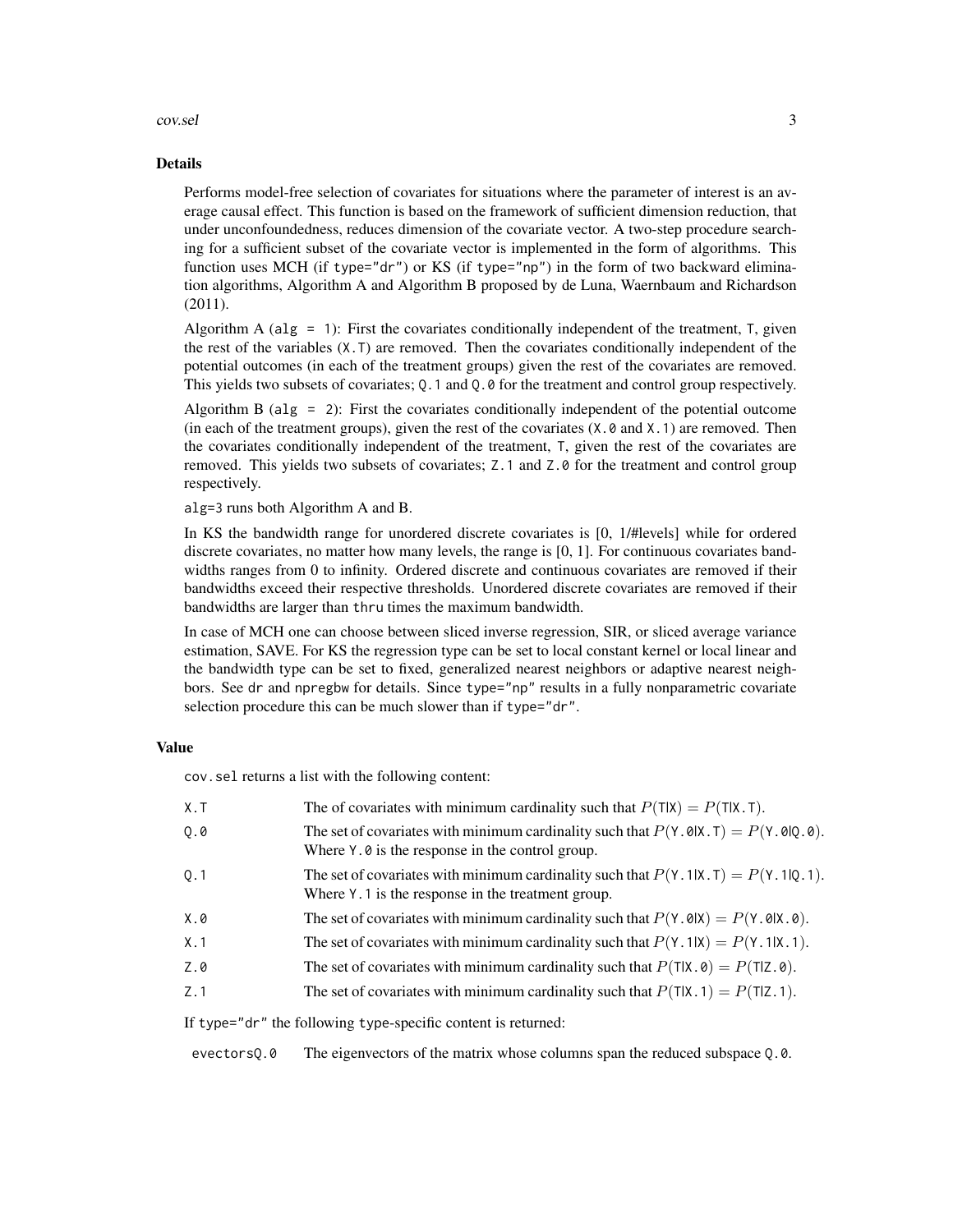<span id="page-3-0"></span>

| evectors0.1 | The eigenvectors of the matrix whose columns span the reduced subspace 0.1. |
|-------------|-----------------------------------------------------------------------------|
| evectorsZ.0 | The eigenvectors of the matrix whose columns span the reduced subspace Z.0. |
| evectorsZ.1 | The eigenvectors of the matrix whose columns span the reduced subspace Z.1. |
| method      | The method used, either "sir" or "save".                                    |

If type="np" the following type-specific content is returned:

| bandwidths0.0 |                                                                            |
|---------------|----------------------------------------------------------------------------|
|               | The selected bandwidths for the covariates in the reduced subspace Q.0.    |
| bandwidths0.1 |                                                                            |
|               | The selected bandwidths for the covariates in the reduced subspace $Q.1$ . |
| bandwidthsZ.0 |                                                                            |
|               | The selected bandwidths for the covariates in the reduced subspace Z.0.    |
| bandwidthsZ.1 |                                                                            |
|               | The selected bandwidths for the covariates in the reduced subspace Z.1.    |
| regtype       | The regression method used, either "1c" or "11".                           |
| bwtype        | Type of bandwidth used, "fixed", "generalized_nn" or "adaptive_nn"         |
| covar         | Names of all covariates given as input X.                                  |

For marginal co-ordinate hypothesis test, type="dr", as a side effect a data frame of labels, tests, and p.values is printed.

#### **Note**

cov.sel calls the functions dr, dr.step and npregbw so the packages dr and np are required.

#### Author(s)

Emma Persson, <emma.persson@umu.se>, Jenny Häggström, <jenny.haggstrom@umu.se>

#### References

Cook, R. D. (2004). Testing Predictor contributions in Sufficient Dimension Reduction. *The Annals of statistics 32*. 1061-1092

de Luna, X., I. Waernbaum, and T. S. Richardson (2011). Covariate selection for the nonparametric estimation of an average treatment effect. *Biometrika 98*. 861-875

Häggström, J., E. Persson, I. Waernbaum and X. de Luna (2015). An R Package for Covariate Selection When Estimating Average Causal Effects. *Journal of Statistical Software 68*. 1-20

Hall, P., Q. Li and J.S. Racine (2007). Nonparametric estimation of regression functions in the presence of irrelevant regressors. *The Review of Economics and Statistics, 89*. 784-789

Li, L., R. D. Cook, and C. J. Nachtsheim (2005). Model-free Variable Selection. *Journal of the Royal Statistical Society, Series B 67*. 285-299

#### See Also

[dr](#page-0-0), [np](#page-0-0)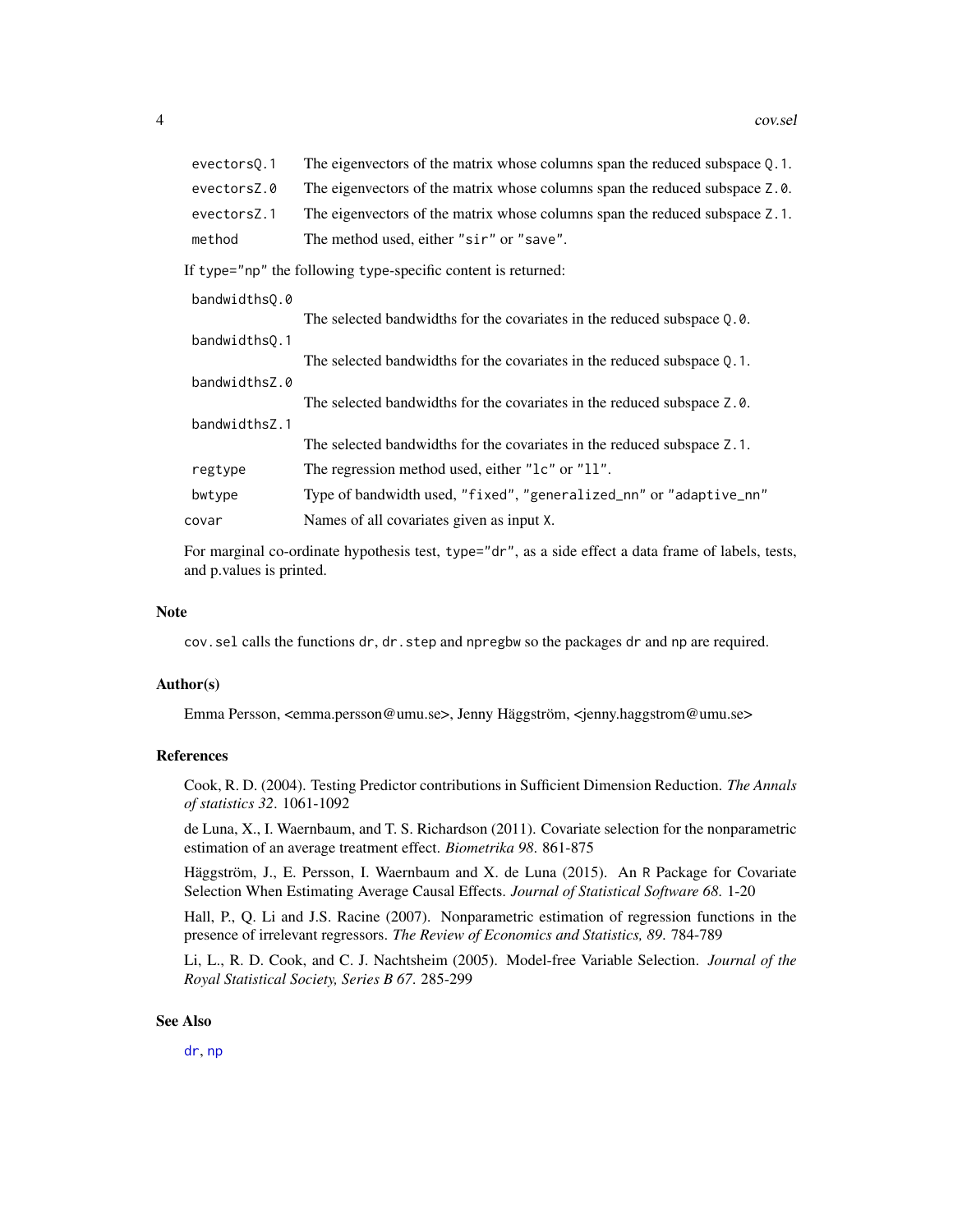#### <span id="page-4-0"></span>cov.sel.np 5

#### Examples

```
## Marginal co-ordinate hypothesis test, continuous covariates only
data(datc)
##Algorithm A, keeping x6 and x7
ans \leq cov.sel(T = datc$T, Y = datc$y, X = datc[,1:8], type="dr",
              alpha = 0.1, alg = 1, scope = c("x6", "x7")summary(ans)
##Algorithm B, method "save"
ans \leq cov.sel(T = datc$T, Y = datc$y, X = datc[,1:10], type="dr",
              alg = 2, method = "save", alpha = 0.3, na.action = "na.omit")
## Kernel-based smoothing, both categorical and continuous covariates
data(datfc)
##The example below with default setting takes about 9 minutes to run.
## ans <- cov.sel(T = datfc$T, Y = datfc$y, X = datfc[,1:8], type="np",
## alpha = 0.1, alg = 3, scope=NULL, thru=0.5, thro=0.25, thrc=100)
## For illustration purposes we run Algorithm A using only the first 100 observations
##and x1, x2, x3, x4 in datfc
ans \le - cov.sel(T = datfc$T[1:100], Y = datfc$y[1:100], X = datfc[1:100,1:4],
     type="np",alpha = 0.1, alg = 1, scope=NULL, thru=0.5, thro=0.25, thrc=100)
##The example below running Algorithm A, keeping x6 and x7 with regtype="ll"
##takes about 7 minutes to run.
##ans <- cov.sel(T = datfc$T, Y = datfc$y, X = datfc[,1:8], type="np",
## alpha = 0.1, alg = 3, scope = c("x6", "x7"), thru = 0.5, thro = 0.25,
## thrc=100, regtype="ll")
```
cov.sel.np *cov.sel.np*

#### Description

Function called by cov. sel if type="np". Not meant to be used on its own.

#### Usage

```
cov.sel.np(T, Y, X, alg, scope, thru, thro, thrc, dat, data.0,
data.1, covar, ...)
```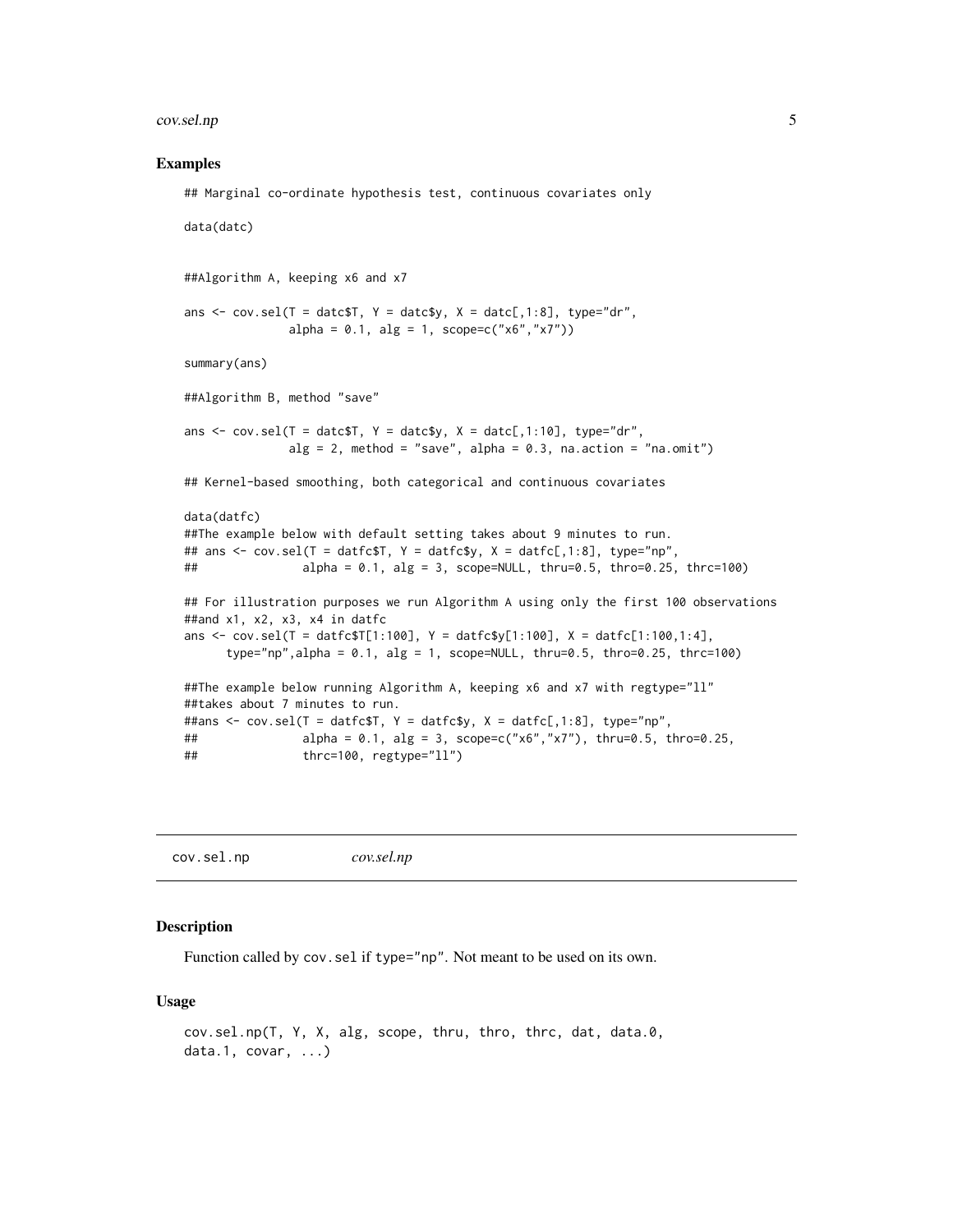# Arguments

| $\mathsf{T}$ | A vector, containing $\theta$ and 1, indicating the binary treatment variable.                                                                                                                                                                         |
|--------------|--------------------------------------------------------------------------------------------------------------------------------------------------------------------------------------------------------------------------------------------------------|
| Y            | A vector of observed outcomes.                                                                                                                                                                                                                         |
| X            | A matrix or data frame containing columns of covariates. The covariates may be<br>a mix of continuous, unordered discrete (to be specified in the data frame using<br>factor), and ordered discrete (to be specified in the data frame using ordered). |
| alg          | Specifying which algorithm to be use. 1 indicates Algorithm A, 2 indicates<br>Algorithm B and 3 runs them both. See Details. $alg = 3$ is default.                                                                                                     |
| scope        | A character string giving the name of one (or several) covariate(s) that must not<br>be removed.                                                                                                                                                       |
| thru         | Bandwidth threshold for unordered discrete covariates. Values in $[0, 1]$ are valid.<br>thru=0 removes all unordered discrete covariates and thru=1 removes none of<br>them. Default is $thru=0.5$ .                                                   |
| thro         | Bandwidth threshold for ordered discrete covariates. Values in $[0, 1]$ are valid.<br>thro=0 removes all unordered discrete covariates and thro=1 removes none of<br>them. Default is thro=0.25.                                                       |
| thrc         | Bandwidth threshold for continuous covariates. Non-negative values are valid.<br>Default is thr=100.                                                                                                                                                   |
| dat          | Passed on from cov.sel                                                                                                                                                                                                                                 |
| data.0       | Passed on from cov.sel                                                                                                                                                                                                                                 |
| data.1       | Passed on from cov.sel                                                                                                                                                                                                                                 |
| covar        | Passed on from cov. sel                                                                                                                                                                                                                                |
| $\cdots$     | Additional arguments passed on to npregbw. regtype can be set to "1c" or<br>"11", the first being default and bwtype can be set to "fixed", "generalized_nn"<br>or "adaptive_nn", defaults to "fixed".                                                 |

#### Details

See cov.sel for details.

### Value

Function returns subsets, methods and removed covariates. See cov.sel for details.

#### Note

cov.sel.np calls the function npregbw so the package np is required.

# Author(s)

Jenny Häggström, <jenny.haggstrom@umu.se>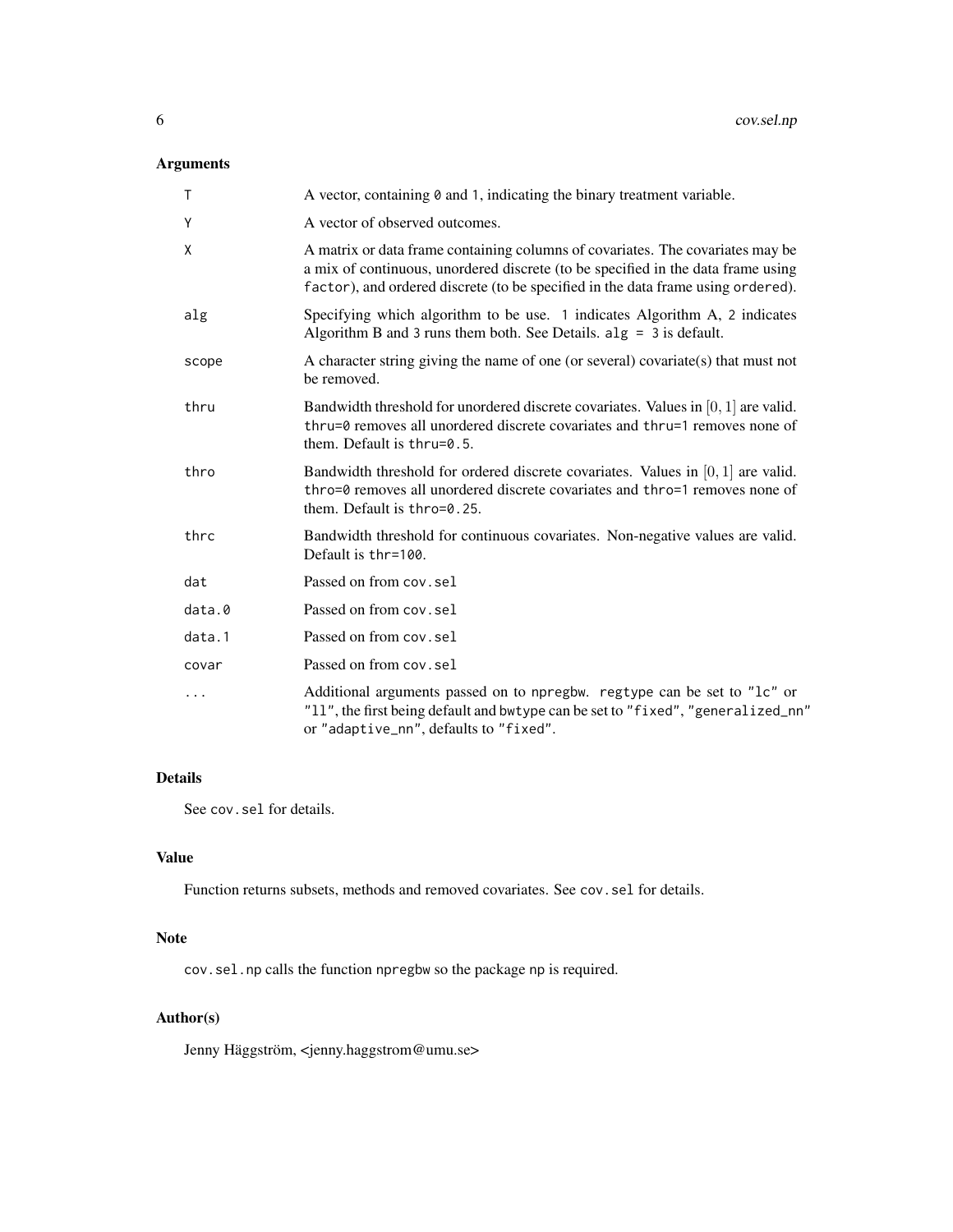#### <span id="page-6-0"></span>date that the contract of the contract of the contract of the contract of the contract of the contract of the contract of the contract of the contract of the contract of the contract of the contract of the contract of the

#### References

de Luna, X., I. Waernbaum, and T. S. Richardson (2011). Covariate selection for the nonparametric estimation of an average treatment effect. *Biometrika 98*. 861-875

Häggström, J., E. Persson, I. Waernbaum and X. de Luna (2015). An R Package for Covariate Selection When Estimating Average Causal Effects. *Journal of Statistical Software 68*. 1-20

Hall, P., Q. Li and J.S. Racine (2007). Nonparametric estimation of regression functions in the presence of irrelevant regressors. *The Review of Economics and Statistics, 89*. 784-789

#### See Also

[np](#page-0-0)

datc *Simulated Data, Continuous*

#### Description

This data is simulated. The covariates, X, are all generated from a standard normal distribution and they are all independent except for  $x_7$  and  $x_8$  (cor( $x_7$ , $x_8$ )=0.5). The code generating the data is

```
library(MASS)
set.seed(9327529)
n<-1000
eta<-mvrnorm(n,rep(0,2),diag(1,2,2))
Sigma=diag(1,10,10)
Sigma[7,8]<-Sigma[8,7]<-0.5
X<-mvrnorm(n,rep(0,10),Sigma)
y0<-2+2*X[,1]+2*X[,2]+2*X[,5]+2*X[,6]+2*X[,8]+eta[,1]
y1<-4+2*X[,1]+2*X[,2]+2*X[,5]+2*X[,6]+2*X[,8]+eta[,2]
e<-1/(1+exp(-0.5*X[,1]-0.5*X[,2]-0.5*X[,3]-0.5*X[,4]-0.5*X[,7]))
T<-rbinom(n,1,e)
y<-y1*T+y0*(1-T)
datc<-data.frame(x1=X[,1],x2=X[,2],x3=X[,3],x4=X[,4],x5=X[,5],x6=X[,6],
x7=X[,7],x8=X[,8],x9=X[,9],x10=X[,10],y0,y1,y,T)
```
#### Usage

data(datc)

#### Format

A data frame with 1000 observations on the following 14 variables.

- x1 a numeric vector
- x2 a numeric vector
- x3 a numeric vector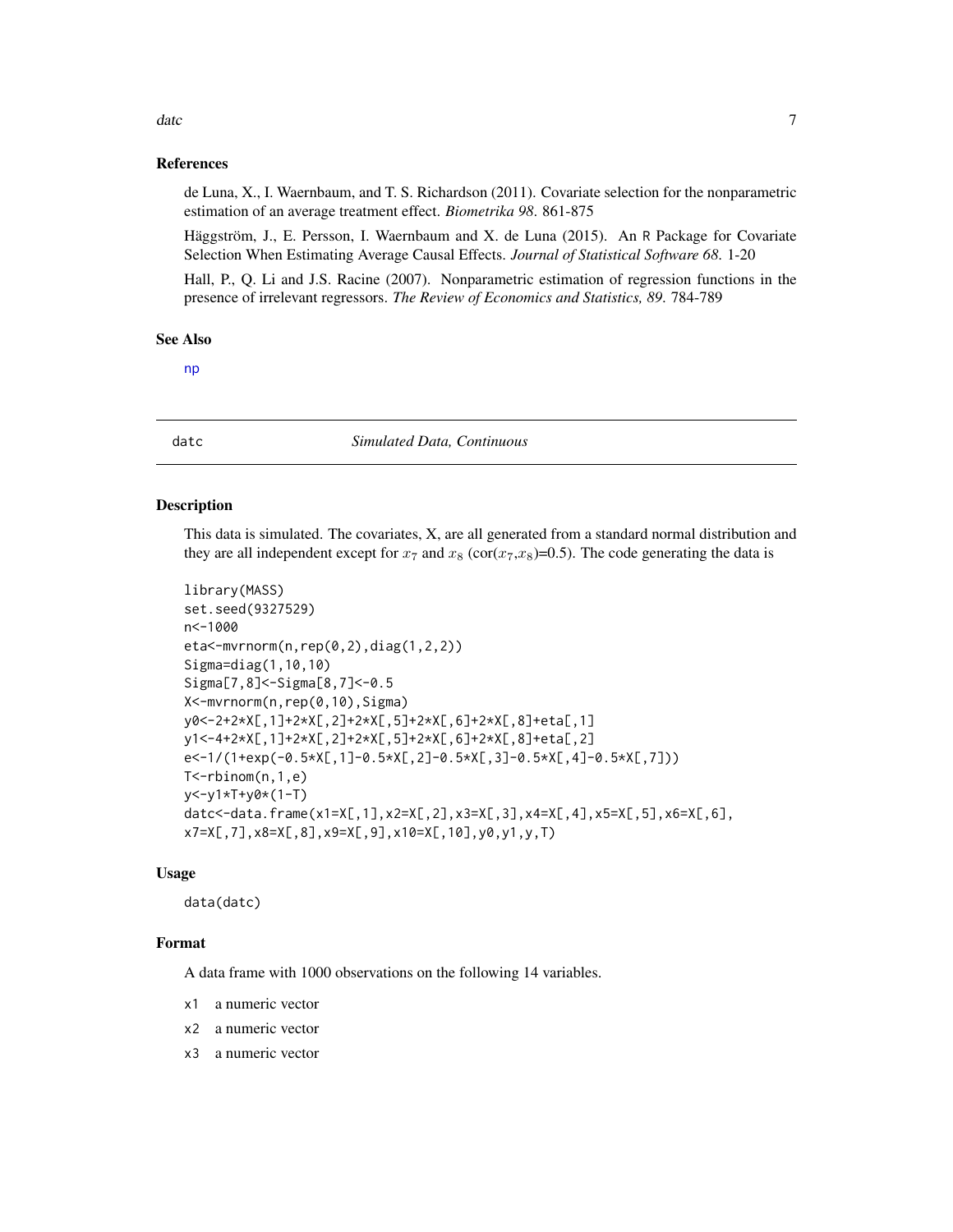- <span id="page-7-0"></span>x4 a numeric vector
- x5 a numeric vector
- x6 a numeric vector
- x7 a numeric vector
- x8 a numeric vector
- x9 a numeric vector
- x10 a numeric vector
- y0 a numeric vector
- y1 a numeric vector
- y a numeric vector
- T a numeric vector

#### datf *Simulated Data, Factors*

#### Description

This data is simulated. The covariates, X, and the treatment, T, are all generated by simulating independent bernoulli distributions or from a multivariate normal distribution and then dichotomizing to get binary variables with a certain dependence structure.The code generating the data is

```
library(bindata)
set.seed(9327529)
n<-500
x1 \leq - rbinom(n, 1, prob = 0.5)
x25 \leq rmvbin(n, bincorr=cbind(c(1,0.7),c(0.7,1)), margprob=c(0.5,0.5))
x34 \leq r mvbin(n, bincorr=cbind(c(1,0.7),c(0.7,1)), margprob=c(0.5,0.5))
x2 < -x25[, 1]
x3 \leq x34[, 1]
x4 \leq x34[,2]
x5 < -x25[,2]
x6 \le rbinom(n, 1, prob = 0.5)
x7 < - rbinom(n, 1, prob = 0.5)
x8 \le rbinom(n, 1, prob = 0.5)
e0<-rnorm(n)
e1<-rnorm(n)
p \le -1/(1 + \exp(3 - 1.5 \times x1 - 1.5 \times x2 - 1.5 \times x3 - 0.1 \times x4 - 0.1 \times x5 - 1.3 \times x8))T \leq - rbinom(n, 1, prob = p)
y0 \le -4 + 2 \times x1 + 3 \times x4 + 5 \times x5 + 2 \times x6 + e0y1 \le -2 + 2 \times x1 + 3 \times x4 + 5 \times x5 + 2 \times x6 + e1y \le -y1 \times T + y0 \times (1 - T)datf <- data.frame(x1, x2, x3, x4, x5, x6, x7, x8, y0, y1, y, T)
datf[, 1:8] <- lapply(datf[, 1:8], factor)
datf[, 12] <- as.numeric(datf[, 12])
```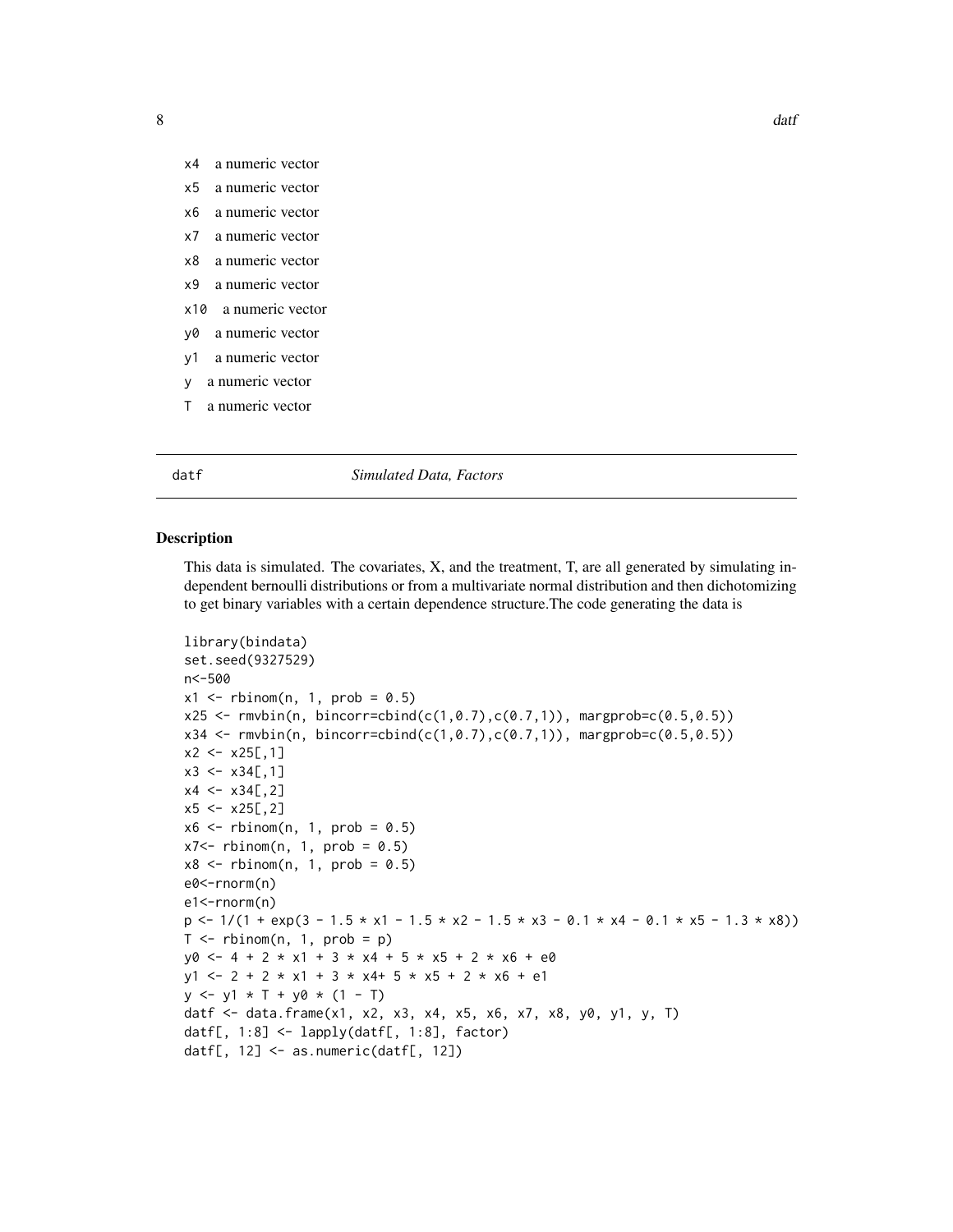<span id="page-8-0"></span>datfc **9** 

#### Usage

data(datf)

#### Format

A data frame with 500 observations on the following 12 variables.

- x1 a factor with two levels
- x2 a factor with two levels
- x3 a factor with two levels
- x4 a factor with two levels
- x5 a factor with two levels
- x6 a factor with two levels
- x7 a factor with two levels
- x8 a factor with two levels
- y0 a numeric vector
- y1 a numeric vector
- y a numeric vector
- T a numeric vector

datfc *Simulated Data, Mixed*

#### Description

This data is simulated. The covariates, X, and the treatment, T, are all generated by simulating from independent or multivariate normal distributions and then some variables are dichotomized to get binary variables with a certain dependence structure. The code generating the data is

```
library(bindata)
set.seed(9327529)
n<-500
x1 \le - rnorm(n, mean = 0, sd = 1)
x2 \le rbinom(n, 1, prob = 0.5)
x25 \leq r mvbin(n, bincorr=cbind(c(1,0.7),c(0.7,1)), margprob=c(0.5,0.5))
x2 < -x25[, 1]
Sigma \leq matrix(c(1, 0.5, 0.5, 1), ncol=2)
x34 \leq -\text{mvrnorm}(n, \text{rep}(0, 2), \text{Sigma})x3 \leq x34[, 1]
x4 < -x34[,2]
x5 < -x25[,2]
x6 \le rbinom(n, 1, prob = 0.5)
x7 < - rnorm(n, mean = 0, sd = 1)
```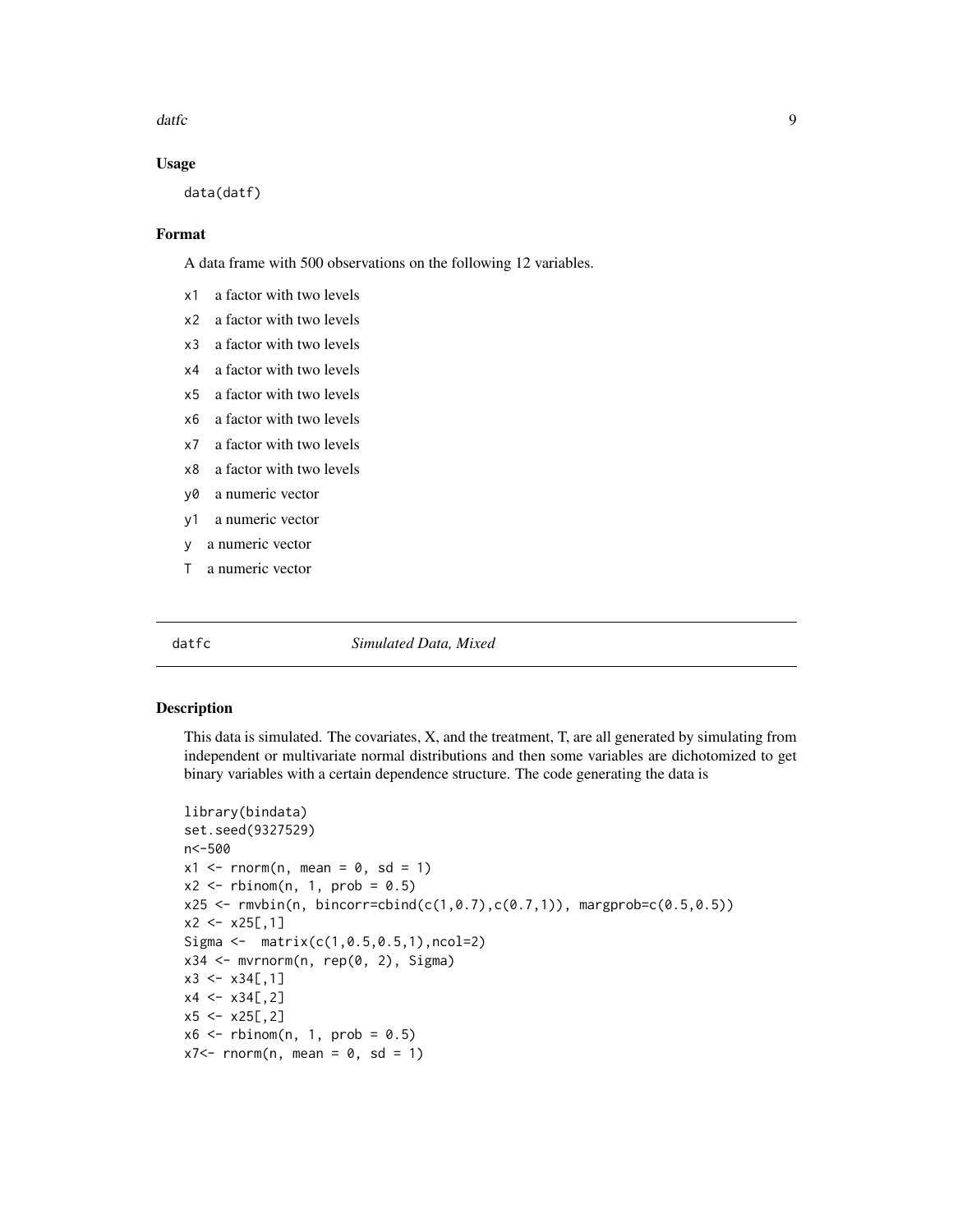```
x8 \le rbinom(n, 1, prob = 0.5)
e0<-rnorm(n)
e1<-rnorm(n)
p \le -1/(1 + \exp(3 - 1.2 \times x1 - 3.7 \times x2 - 1.5 \times x3 - 0.3 \times x4 - 0.3 \times x5 - 1.9 \times x8))T \leq - rbinom(n, 1, prob = p)
y0 \le -4 + 2 \times x1 + 3 \times x4 + 5 \times x5 + 2 \times x6 + e0y1 \le -2 + 2 \times x1 + 3 \times x4 + 5 \times x5 + 2 \times x6 + e1y \le -y1 \times T + y0 \times (1 - T)datfc <- data.frame(x1, x2, x3, x4, x5, x6, x7, x8, y0, y1, y, T)
datfc[, c(2, 5, 6, 8)] <- lapply(datfc[, c(2, 5, 6, 8)], factor)
datfc[, 12] <- as.numeric(datfc[, 12])
```
#### Usage

data(datfc)

#### Format

A data frame with 500 observations on the following 12 variables.

- x1 a numeric vector
- x2 a factor with two levels
- x3 a numeric vector
- x4 a numeric vector
- x5 a factor with two levels
- x6 a factor with two levels
- x7 a numeric vector
- x8 a factor with two levels
- y0 a numeric vector
- y1 a numeric vector
- y a numeric vector
- T a numeric vector

lalonde *Real data, Lalonde*

#### Description

In order for the code used to create this data frame to work text files available on Dehejia's webpage <http://www.nber.org/~rdehejia/data/nswdata2.html> need to be downloaded and stored in the working directory. The data frame consists of 297 treated units from a randomized evaluation of a labor training program, the National Supported Work (NSW) Demonstration, and 314 nonexperimental comparison units drawn from survey datasets.

<span id="page-9-0"></span>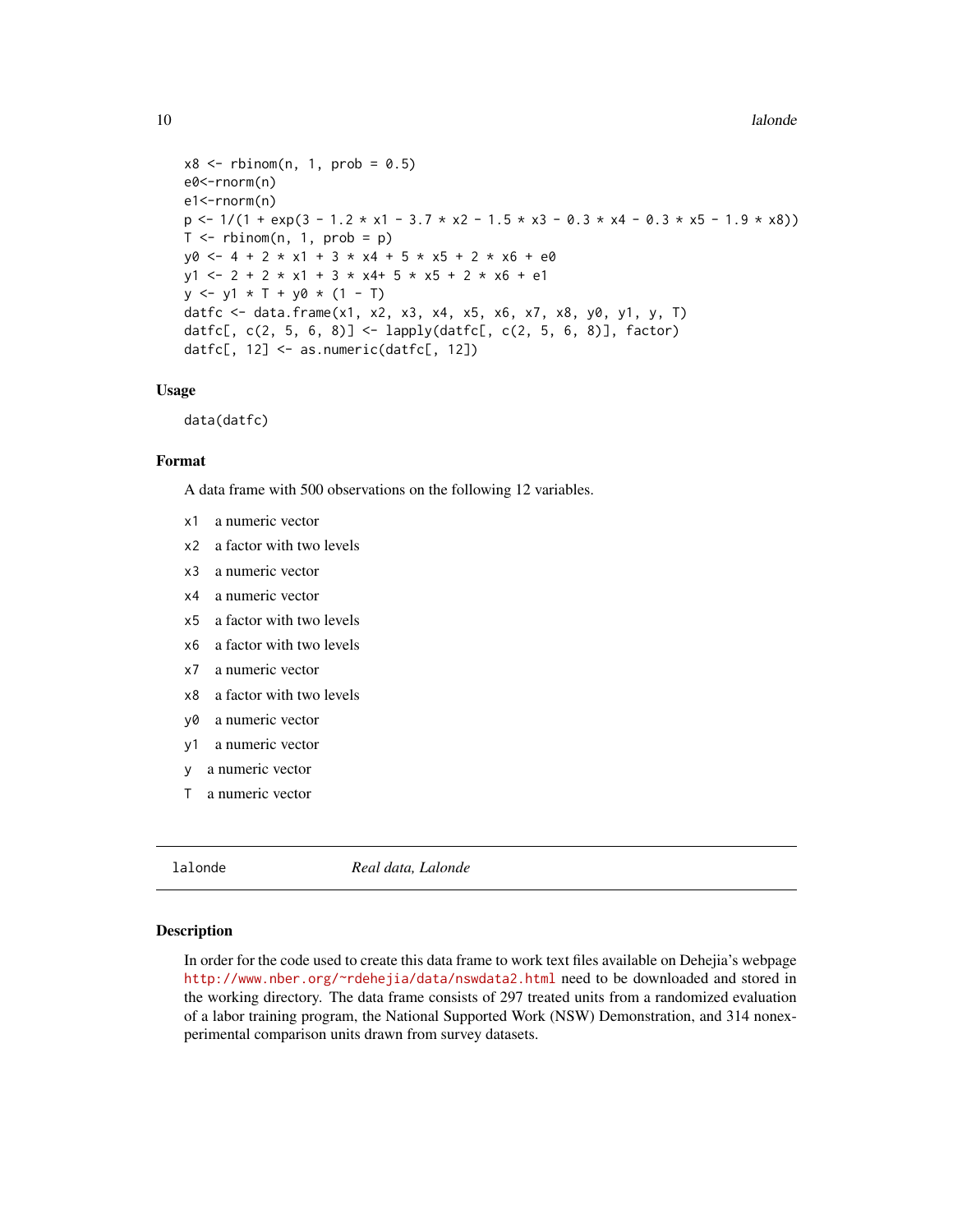### <span id="page-10-0"></span>summary.cov.sel 11

```
treated <- read.table(file = "nswre74_treated.txt")
controls <- read.table(file = "cps3_controls.txt")
nsw <- rbind(treated, controls)
ue \le function(x) factor(ifelse(x > 0, 0, 1))
UE74 <- mapply(ue, nsw[, 8])
UE75 <- mapply(ue, nsw[, 9])
nsw[, 4:7] \leftarrow lapply(nsw[, 4:7], factor)
lalonde <- cbind(nsw[, 1:9], UE74, UE75, nsw[, 10])
colnames(lalonde) <- c("treat", "age", "educ", "black", "hisp", "married",
"nodegr", "re74", "re75", "u74", "u75", "re78")
```
#### Usage

data(lalonde)

#### Format

A data frame with 614 observations on the following 12 variables.

treat a numeric vector age a numeric vector educ a numeric vector black a factor with two levels hisp a factor with two levels married a factor with two levels nodegr a factor with two levels re74 a numeric vector re75 a numeric vector u74 a factor with two levels u75 a factor with two levels re78 a numeric vector

summary.cov.sel *Summary*

#### Description

This function produce a summary of the results of the covariate selection done by invoking cov. sel.

#### Usage

```
## S3 method for class 'cov.sel'
summary(object, ...)
```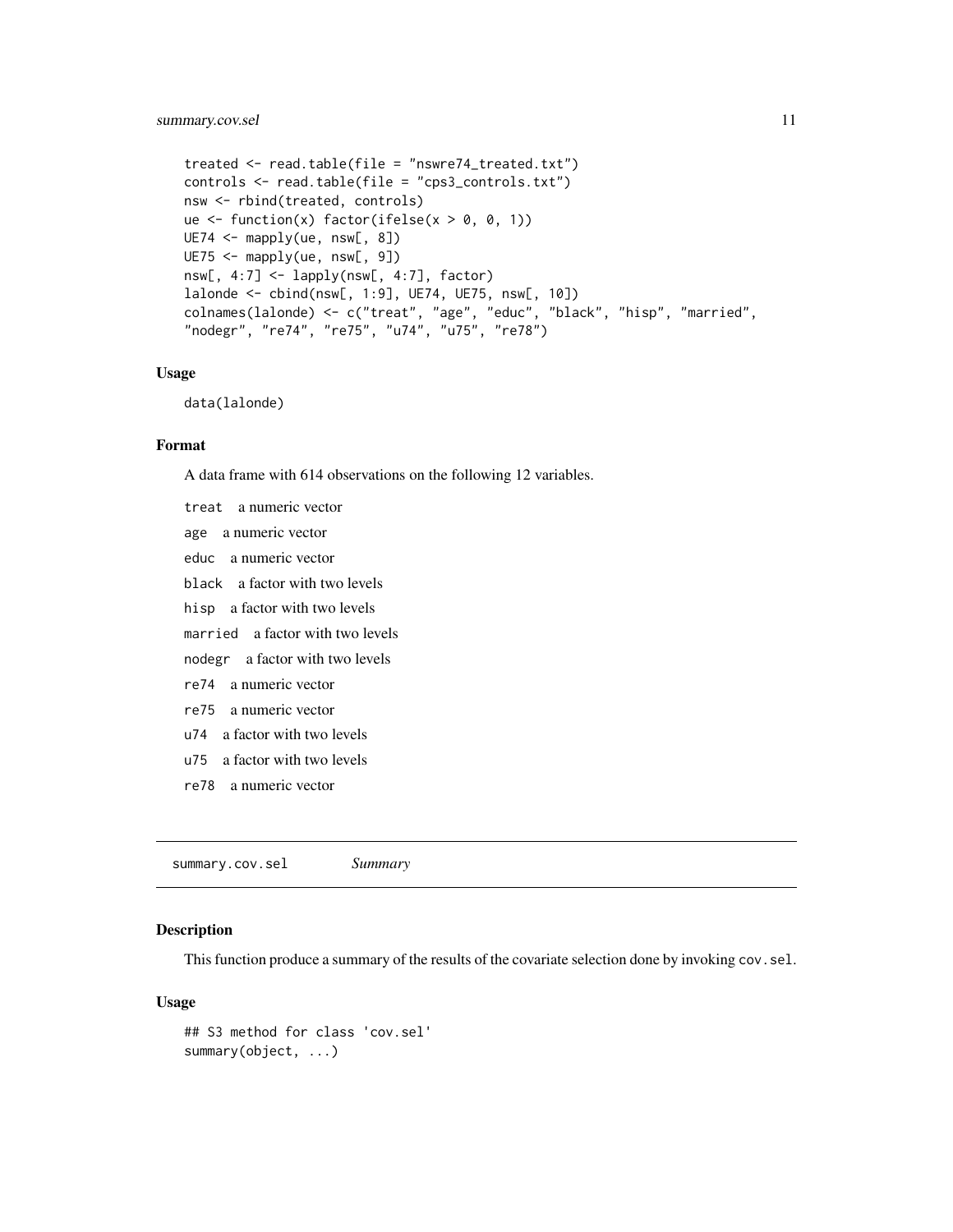# Arguments

| object   | The list that cov. sel returns |
|----------|--------------------------------|
| $\cdots$ | additional arg                 |

# Details

Function gives subsets, method and removed variables.

# Value

| $X \cdot T$ | subset X.T                                   |
|-------------|----------------------------------------------|
| X.0         | subset X.0                                   |
| X.1         | subset X.1                                   |
| Q.0         | subset Q.0                                   |
| Q.1         | subset 0.1                                   |
| Z.0         | subset Z.0                                   |
| Z.1         | subset Z.1                                   |
| method      | The method                                   |
| Q.0comp     | The complement subset of covariates to $Q.0$ |
| Q.1comp     | The complement subset of covariates to $Q.1$ |
| Z.0comp     | The complement subset of covariates to Z.0   |
| Z.1comp     | The complement subset of covariates to Z.1   |
|             |                                              |

# Author(s)

Emma Persson, <emma.persson@umu.se>